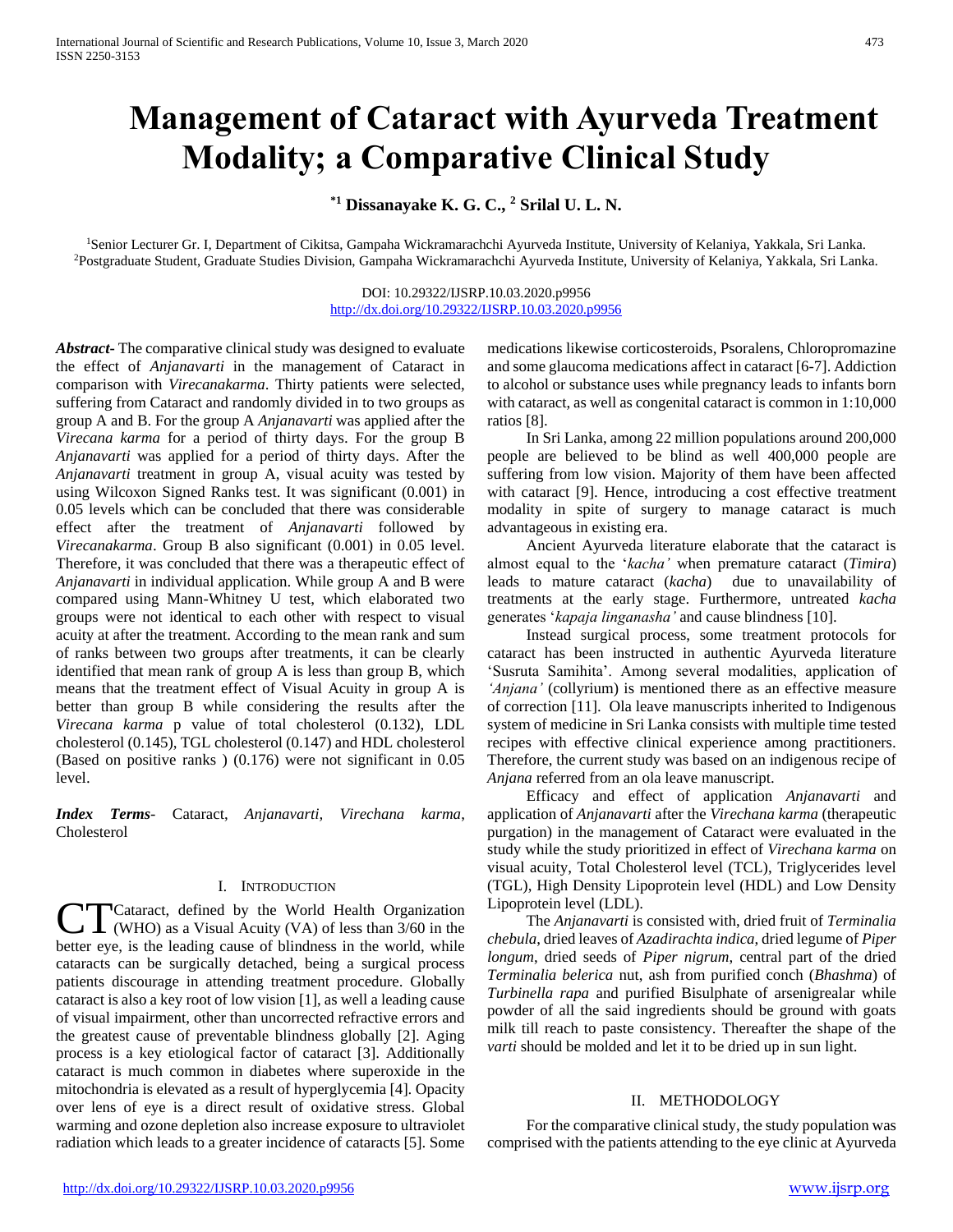Central Dispensary, Kumarakanda, Dodanduwa, Sri Lanka. Among them, thirty volunteer patients diagnosed with cataract  $(VA < 3/60$  in better eye) were selected after obtaining written consent. These patients were randomly divided in to two groups consisting of 15 patients in each group.

# **Inclusive Criteria**

- 1. Both gender, age between 50 70 yrs
- 2. Visual Acuity < 3/60 in better eye

# **Exclusive Criteria**

- 1. Age below 50 yrs and above 70 yrs
- 2. Visual Acuity  $\geq 3/60$  in better eye
- 3. Having medicine for chronic disorders

# **Method of Investigation**

- **1.** Visual Acuity (VA) was determined using Snellen's chart (in better eye)
- **2.** Blood glucose level was determined by FBS test followed 12 hours fasting period (By automated chemistry analyzer)
- **3.** WBC/DC (By automated chemistry analyzer)
- **4.** Lipid profile followed 12 hours fasting period (By automated chemistry analyzer)

All the investigations were done before the treatment (BT) as well after the treatment (AT).

# **Method of Treatment**

Group A: application of *Anjanavarti* for 30 days followed by *Virechana Karma*

Group B: application of *Anjanavarti* for 30 days

 Sesame seed size amount of *Anjanavarti* was applied over middle part of the conjunctiva of lower eye lid once a day mixed with water between 09.00 am to 12.00 noon daily. While the treatment period, all the cases were instructed to continue recommended wholesome diets and behaviors.

# **Table 01: Treatment Protocol of Group A**

| Day        | Treatment                                           |
|------------|-----------------------------------------------------|
| $1$ to $5$ | 240 ml of <i>Dhanyapanchaka</i> Decoction $+ 2.5$ g |
|            | Manibadra Choorna twice daily                       |
| 6 to 12    | (Ghee) Achchapana Wardhamana Snehana                |
| 13         | Sarvanga Swedana                                    |
| 14         | Pitta Virechana using Thriphala decoction           |
| 15         | <b>Resting Day</b>                                  |
| 16         | Day of serum investigations and Visual acuity check |
|            | up                                                  |
| 17 to 46   | Anjanavarti                                         |

## **Table 02: Treatment Protocol of Group B**

| Day     | Treatment   |
|---------|-------------|
| 1 to 30 | Anjanavarti |

**Follow up:** visit the clinic fortnightly up to 01 month period. **Data Analysis:** IBM SPSS version 22 was used.

# III. RESULTS AND DISCUSSION

 Majority of the sample represents with female patients as 70% rest of 30% represented by male patients. Referring age of participants, 53.33% of the respondents were included in 66-70 years of age while 23.33% were belongs to 61-65 years age, 6.67% of them were belongs to age range of 56-60 years and 16.67% were represented 50-55 years age group.

 Hypothesis testing was performed to identify the effect and the efficacy of treatments. All the tests were carried out under 5% level of significance.

 The Wilcoxon signed-rank test used when comparing two related samples, matched samples, or repeated measurements on a single sample to assess whether their population mean ranks differ (i.e. it is a paired difference test). Mann-Whitney U test has used to check whether the two groups (i.e. Group A and Group B) are identical to each other or not with respect to Visual Acuity (Better Eye).

|               | Ζ                              |                       | Asymp. Sig.<br>$(2-tailed)$    |                       |                              | N               |            | Mean Rank  |            | Sum of Ranks |            |
|---------------|--------------------------------|-----------------------|--------------------------------|-----------------------|------------------------------|-----------------|------------|------------|------------|--------------|------------|
| Investigation | $\blacktriangleleft$<br>Group  | $\mathbf{a}$<br>Group | ⋖<br>Group                     | $\mathbf{u}$<br>Group | Negative<br>Positive<br>Rank | Group<br>A      | Group<br>B | Group<br>A | Group<br>B | Group<br>A   | Group<br>B |
|               |                                |                       |                                |                       | Negative                     | $4^{\rm a}$     |            | 7.12       |            | 28.50        |            |
| <b>TCL</b>    |                                |                       |                                |                       | Positive                     | 10 <sup>b</sup> |            | 7.65       |            | 76.50        |            |
| $(AV) - (BV)$ | 507 <sup>d</sup>               |                       |                                |                       | <b>Ties</b>                  | 1 <sup>c</sup>  |            |            |            |              |            |
|               | $\overline{\phantom{0}}$       |                       | 32<br>$\overline{\phantom{0}}$ |                       | Total                        | 15              |            |            |            |              |            |
| <b>TGL</b>    | 45<br>$\overline{\phantom{0}}$ |                       | .147                           |                       | Negative                     | $5^{\rm a}$     |            | 6.90       |            | 34.50        |            |

# **Table 03: Comparative effect of treatments**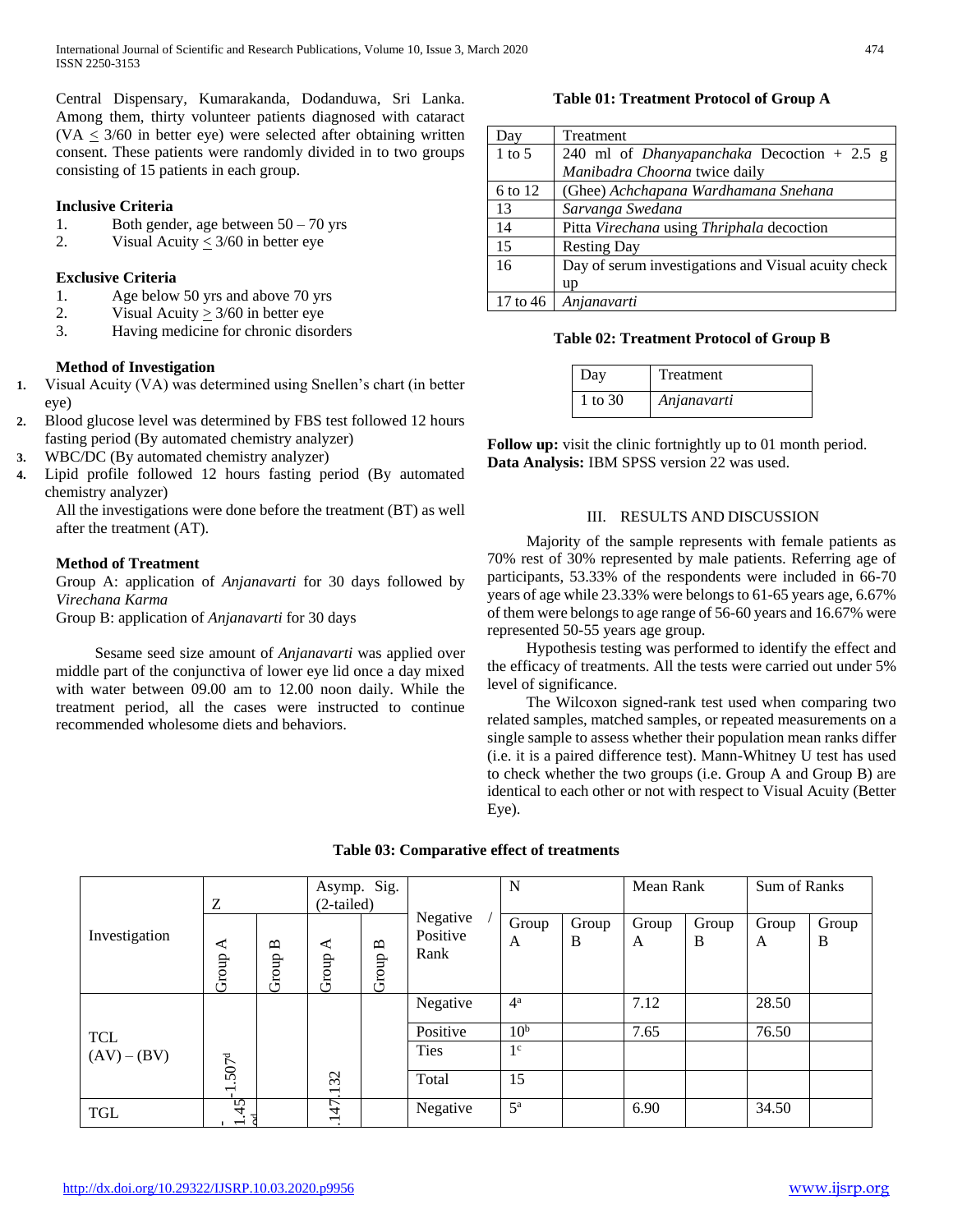| $(AV) - (BV)$                                        |                       |                 |                |                | Positive    | 10 <sup>b</sup>  |                 | 8.55 |      | 85.50  |        |
|------------------------------------------------------|-----------------------|-----------------|----------------|----------------|-------------|------------------|-----------------|------|------|--------|--------|
|                                                      |                       |                 |                |                | Ties        | $\overline{0^c}$ |                 |      |      |        |        |
|                                                      |                       |                 |                |                | Total       | $\overline{15}$  |                 |      |      |        |        |
|                                                      |                       |                 |                |                | Negative    | $\overline{9^a}$ |                 | 8.22 |      | 74.00  |        |
| HDL                                                  |                       |                 |                |                | Positive    | 5 <sup>b</sup>   |                 | 6.20 |      | 31.00  |        |
| $(AV) - (BV)$                                        |                       |                 |                |                | Ties        | 1 <sup>c</sup>   |                 |      |      |        |        |
|                                                      | $-1.355$ <sup>e</sup> |                 | 176            |                | Total       | 15               |                 |      |      |        |        |
|                                                      |                       |                 |                |                | Negative    | $2^{\rm a}$      |                 | 8.25 |      | 16.50  |        |
| <b>LDL</b>                                           |                       |                 |                |                | Positive    | 13 <sup>b</sup>  |                 | 7.96 |      | 103.50 |        |
| $(AV) - (BV)$                                        |                       |                 |                |                | <b>Ties</b> | $\overline{0^c}$ |                 |      |      |        |        |
|                                                      | $-1.481d$             |                 | .145           |                | Total       | 15               |                 |      |      |        |        |
|                                                      |                       |                 |                |                | Negative    | 10 <sup>a</sup>  |                 | 5.50 |      | 55.00  |        |
| Acuity<br>Visual                                     |                       |                 |                |                | Positive    | 0 <sub>p</sub>   |                 | .00  |      | .00    |        |
| (Better<br>Eye)<br>$(AV) - (BV)$                     |                       |                 |                |                | Ties        | 5 <sup>c</sup>   |                 |      |      |        |        |
|                                                      | $-2.889e$             |                 | .004           |                | Total       | 15               |                 |      |      |        |        |
|                                                      |                       |                 |                |                | Negative    | 14 <sup>a</sup>  | 14 <sup>a</sup> | 7.50 | 7.50 | 105.00 | 105.00 |
| Visual<br>Acuity<br>Eye)<br>(Better<br>$(AT) - (BT)$ |                       |                 |                |                | Positive    | 0 <sup>b</sup>   | 0 <sup>b</sup>  | .00  | .00  | .00    | .00    |
|                                                      |                       |                 |                |                | Ties        | 1 <sup>c</sup>   | 1 <sup>c</sup>  |      |      |        |        |
|                                                      | $-3.332^e$            | $3.416^{\circ}$ | $\overline{6}$ | $\overline{5}$ | Total       | 15               | 15              |      |      |        |        |

a. After < Before

d. Negative Effect

BV – Before *Virechana*

b. After > Before c.  $After = Before$ 

e. Positive Effect AV – After *Virechana*

**Comparisons of both Groups**

| Table 04: Mean rank and Sum of ranks between both groups |  |
|----------------------------------------------------------|--|
|----------------------------------------------------------|--|

| Investigation                        | N       |         |       | Mean Rank |         | Sum of Ranks |         |
|--------------------------------------|---------|---------|-------|-----------|---------|--------------|---------|
|                                      | Group A | Group B | Total | Group A   | Group B | Group A      | Group B |
| Visual Acuity (Better Eye)<br>$- BT$ | l 15    | 15      | 30    | 15.20     | 15.80   | 228.00       | 237.00  |
| Visual Acuity (Better Eye)   15      |         | 15      | 30    | 13.03     | 17.97   | 195.50       | 269.50  |
| - AT                                 |         |         |       |           |         |              |         |

# **Table 05: Significance values of Mann-Whitney U test before and after treatments**

|                                          | Visual Acuity (Better eye) BT | Visual Acuity (Better eye) AT |
|------------------------------------------|-------------------------------|-------------------------------|
| Mann-Whitney U                           | 108.000                       | 75.500                        |
| Wicoxon W                                | 228,000                       | 195.500                       |
|                                          | $-.206$                       | $-2.582$                      |
| Asymp. Sig. (2-tailed)                   | .837                          | .014                          |
| Exact Sig. $[2^*(1\text{-tailed Sig.})]$ | .870 <sup>a</sup>             | .026 <sup>a</sup>             |

a. Not corrected for ties

b. Grouping Variable: Group